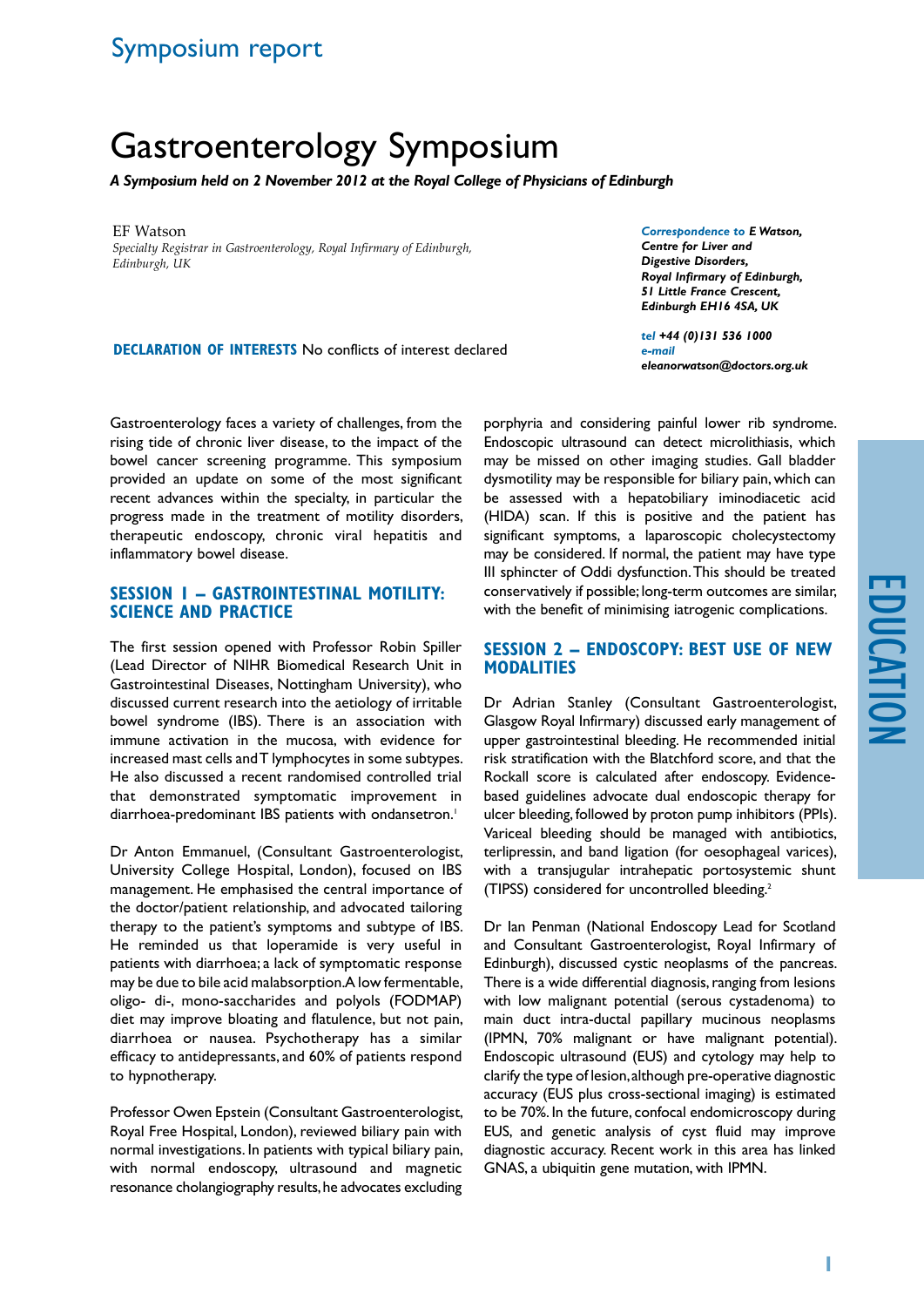Finally, Mr Mark Potter (Consultant Colorectal Surgeon and Honorary Clinical Senior Lecturer, Western General Hospital, Edinburgh), described advances in the management of difficult colonic polyps. Endoscopic technologies, including narrow band imaging and chromoendoscopy, can be used to differentiate between adenomatous and hyperplastic polyps.<sup>3</sup> Increasing, more challenging polyps are being removed endoscopically, often with endoscopic mucosal resection (EMR). This has been shown to compare favourably with surgical management of polyp cancers; local data show a reduction in procedure related morbidity and mortality.

## **Session 3 – Liver Disease: changing and challenging times**

The Sydney Watson Smith Lecture was delivered by Professor Harry Janssen, (Professor of Hepatology and Chief of Liver Diseases and Transplantation in Erasmus MC University Hospital, Rotterdam). Chronis hepatitis B (HBV) remains a major global health issue and treatment may result in disease remission, with reversal of fibrosis and a reduction in decompensated liver disease and hepatocellular carcinoma. Peginterferon alpha can be given for a finite duration and can result in immune control of HBV in a minority of patients. The newest antiviral drugs (entecavir and tenofovir) can achieve disease remission but require indefinite treatment to maintain this. In the future, serum HBV surface antigen quantification (which reflects the number of infected hepatocytes) may be used to identify patients who can stop treatment.

The theme of viral hepatitis continued with Professor Matthew Cramp's (Consultant and Honorary Professor of Hepatology, South West Liver Unit and Peninsula College of Medicine and Dentistry) discussion of hepatitis C (HCV). The protease inhibitors (PIs) boceprevir and telaprevir are new agents for the treatment of genotype I HCV. The PIs are used in combination with the previous standard therapy of ribavirin and peginterferon, and result in both increased sustained viral response, and side-effect burden. Many more new drugs are on the horizon, which could improve the rates of remission and may mean interferonfree regimes are available in the future.

Finally Dr Martin Lombard (Consultant Hepatologist, Royal Liverpool Hospital) discussed liver disease in the UK, from the perspective of his role as the Director of the National Liver Strategy for England. Mortality from liver disease in the UK now substantially exceeds that of France and Italy. The main contributors to this are alcohol-related liver disease (ALD), and non-alcoholic fatty liver disease (NAFLD). There is a 10–20 year lag time to the onset of cirrhosis, which affords an opportunity to intervene in an attempt to prevent disease progression. He advocates developing better systems to manage the burden of disease by combining different services, and being proactive as a specialty in tackling these issues.

### **Session 4 – Inflammatory bowel disease: management dilemmas**

Dr Charlie Lees (Consultant Gastroenterologist and Honorary Senior Lecturer, Western General Hospital Edinburgh) discussed the rational use of biological therapies in inflammatory bowel disease (IBD). Despite achieving remission with anti-inflammatory drugs (i.e. corticosteroids), with each flare of Crohn's disease, the bowel accrues damage. Using symptoms alone as a marker of remission may permit under-treatment and our aim should be achieving mucosal healing. Anti-TNF agents (infliximab and adalimumab) have proven efficacy in Crohn's, particularly in combination with thiopurines.4 If a patient continues to have mucosal inflammation despite anti-inflammatory treatment, consideration could be given to the use of biologics. Withdrawal of anti-TNF therapy can be considered after 12 months, if the patient is well, with normal inflammatory markers, including calprotectin.

Dr Richard Russell (Consultant Paediatric Gastroenterologist, Yorkhill Hospital, Glasgow), highlighted the differences between the management of paediatric and adult IBD patients. A total of 60% of paediatric patients with IBD have Crohn's disease, often with more extensive disease than adult-onset Crohn's. Endoscopic assessment is usually performed with the patient under general anaesthesia. Exclusive enteral nutrition is the first-line therapy for Crohn's disease, with steroids in reserve for treatment failure. Azathioprine and methotrexate are used as steroidsparing agents; although biologics have excellent response rates in children, their side-effect profile causes concern. Transition to adult care requires time and an individualised strategy, with care not to forget assessment of puberty and growth.<sup>5</sup>

### **TAKE-HOME MESSAGE**

This symposium highlighted the breadth of gastroenterology and the sub-specialties it encompasses. Progress is seen in many areas, particularly in endoscopic technology and therapeutics. This optimism contrasted with aspects of Dr Lombard's talk on the current issues facing hepatology in the UK, where he highlighted that more needs to be done to prevent patients developing ALD and NAFLD. Attending this update provided useful insights from a broad range of experts on the management of many gastroenterological conditions.